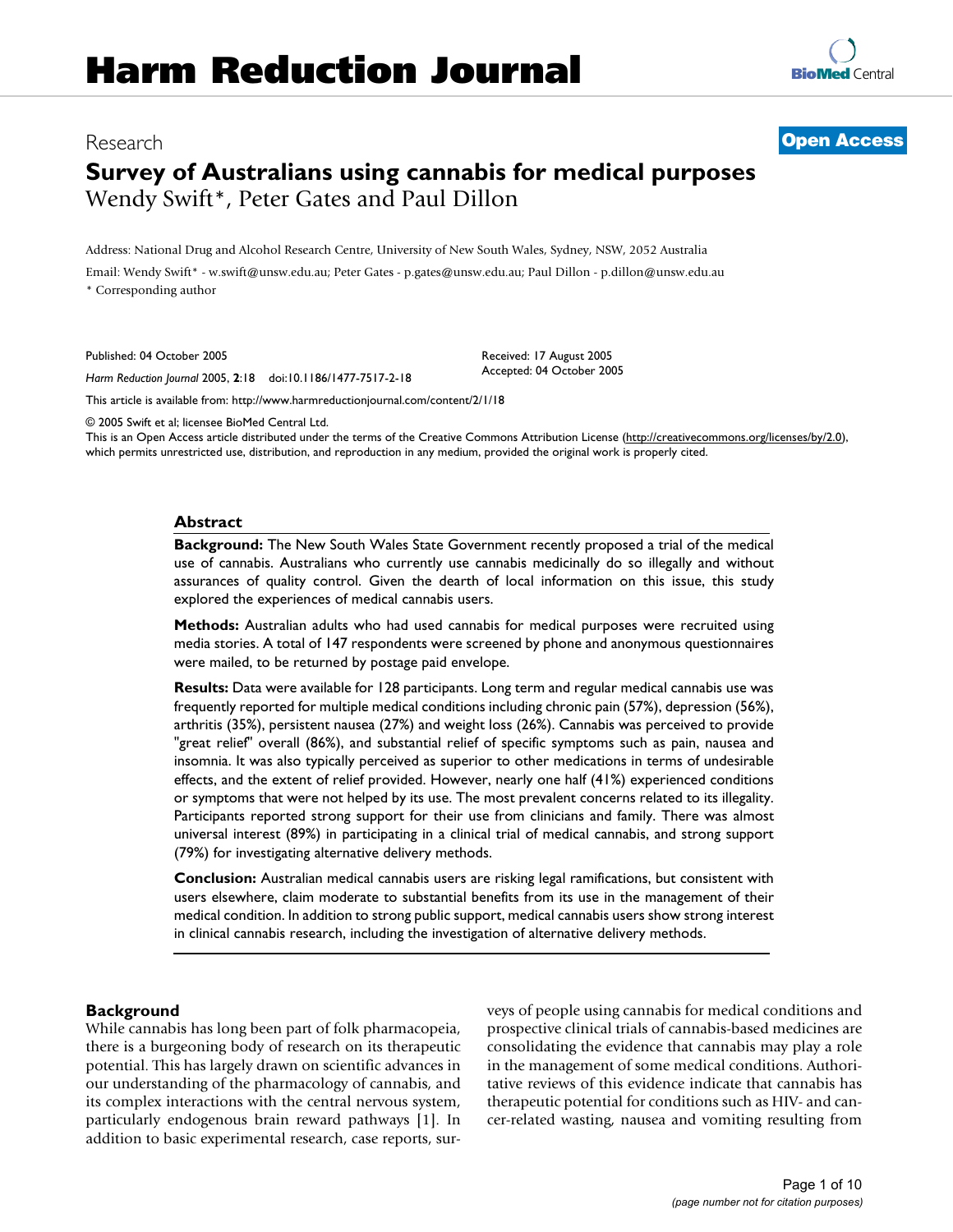chemotherapy, neurological disorders such as multiple sclerosis and chronic pain [1-4].

While current research reveals exciting therapeutic opportunities, there is an ongoing debate about the virtues of obtaining such benefits from the complex chemical cocktail contained in the whole plant or from one or more components isolated and developed into a synthetic pharmaceutical product. This debate cross-cuts important issues such as the difficulties of reliable dosing when using the natural product, whether the potential harms of smoking cannabis due to its ease of titration overshadow its therapeutic benefits, and whether different medical conditions will respond more favourably to the whole plant or to different constituents in isolation or combination. However, underlying these issues is the reality that most people who use cannabis medicinally do so by using black market supplies of an illicit drug.

As with the opiates, evaluations of the therapeutic potential of cannabis occur in the context of a vigorous political debate on the use of an illicit drug with dependence potential for medicinal purposes. This situation is clearly evident in the United States, where there is an ongoing legal challenge by the Federal Government over the States' rights to allow cannabis to be used by registered medical users. Despite Canada's recent decision to provide a controlled supply of natural cannabis to registered users, and approvals for the marketing of Sativex, a pharmaceutical cannabis extract, in some countries, currently most users would rely on home-grown cannabis, or supplies obtained from friends, families, dealers and medical compassion clubs.

To date, there has been little interest in Australia in formally investigating the therapeutic potential of cannabis or investigating the practices of current medical users. In 1999 the NSW State Government commissioned a Working Party to investigate the issue and recommend research and legislative options. Among their recommendations were: controlled clinical trials of cannabis, investigations into delivery methods other than smoking, surveys of current medical cannabis users and legislative amendments to allow compassionate use [4]. Subsequently, in 2003 the NSW Government announced it would conduct clinical trials, but despite generating significant publicity, there has been no further commitment by the NSW Government on this issue. The 2004 National Drug Strategy Household Survey found widespread public support for medical cannabis use, with 68% supporting a change in legislation to permit use for medical purposes and 74% supporting a clinical trial of medicinal cannabis use [5]. It is not known how many people use cannabis for medicinal purposes in Australia. Those who do use it engage in an illegal behaviour and risk arrest. Those that rely on black market supplies use a product of unknown source and quality.

Several surveys in the US, UK, Germany and Canada [6- 12] have reported perceived improvements in a variety of medical conditions following cannabis use. However, we know very little about the experiences of Australian users, and how they compare to findings in other studies. These authors are aware of only two unpublished Australian studies conducted in northern NSW; in 1998 a survey of 202 users recruited at the Nimbin HEMP Embassy [13], and in 2003 a survey of 48 members of a medical cannabis information service [14].

This paper presents the results of a study of 128 users, which aimed to learn more about their patterns of use, experiences and concerns, and interest in participating in a medical cannabis trial.

## **Methods**

## *Sample*

The sample comprised 128 people who used cannabis for medical purposes. To be eligible for the study, participants had to be living in Australia and to be currently using/ have previously used cannabis for medical purposes. While the study targeted residents of Australia's most populous state, NSW (pop: approximately 6.7 million), we did not exclude participants from other parts of Australia (total pop: approximately 20 million).

As it is not known how many Australians use cannabis for medical purposes it was not possible to obtain a representative sample of such users. As this was an exploratory study to see who responded to a general call for participation in the survey, we did not target groups representing people with specific medical conditions (e.g., HIV/AIDS, multiple sclerosis) or hospital departments known to treat patients who may benefit (e.g., oncology, chronic pain clinics). Participants were primarily recruited from opportunistic media stories between November 2003 and August 2004, in newspapers, on radio and television. In addition, the Medical Cannabis Information Service (MCIS) in Nimbin, NSW, offered to tell its members about the survey and the International Association for Cannabis as Medicine (IACM), in Germany, placed the questionnaire on its website.

A total of 147 enquiries were received between December 2003 and August 2004 by telephone and email and approximately 170 questionnaires distributed (some people requested multiple copies to distribute). For example, the media stories generated enquiries from several GPs who said they would inform certain patients of the study. Of the 131 questionnaires returned, 128 were used for analysis (75% of questionnaires sent out). Of the three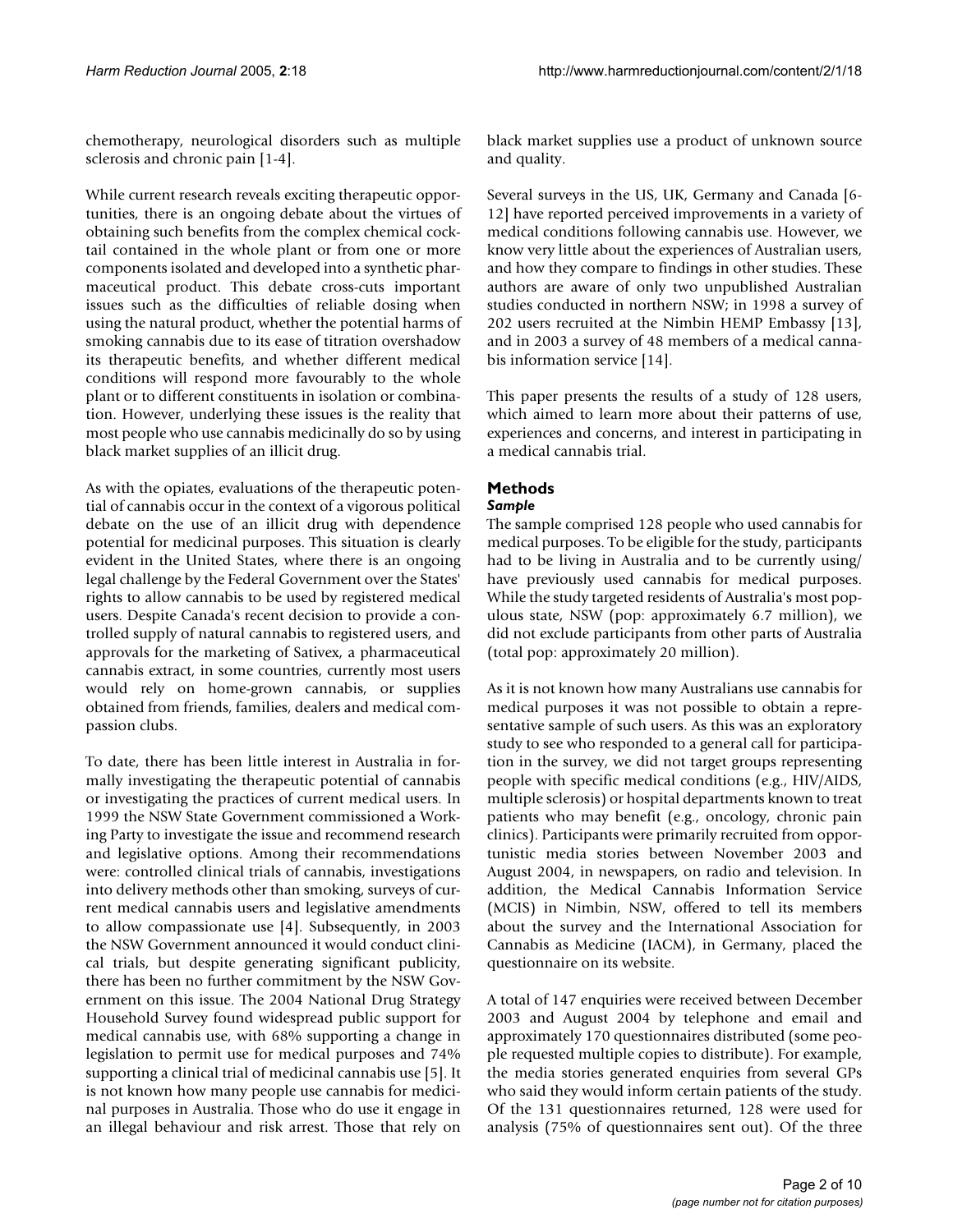| Condition                   | (%) with condition | Median duration (yrs) | % used cannabis for relief of* |
|-----------------------------|--------------------|-----------------------|--------------------------------|
| Depression                  | 60                 | $\overline{10}$       | 56                             |
| Chronic pain                | 53                 | $\overline{10}$       | 57                             |
| Arthritis                   | 38                 | 9                     | 35                             |
| Migraine                    | 22                 | 18                    | 17                             |
| Weight loss                 | 21                 |                       | 26                             |
| Persistent nausea           | 20                 |                       | 27                             |
| Spinal cord injury          | 14                 | п                     | 13                             |
| Spasms (spasticity)         | 13                 | 8                     | 16                             |
| Fibromyalgia                | 13                 | 13                    | 13                             |
| Wasting                     | 13                 |                       |                                |
| ME (chronic fatigue)        | 13                 | 16                    | 13                             |
| Neuralgia/neuropathy        | 2                  | 8                     | 12                             |
| <b>HIV/AIDS</b>             |                    | 15                    |                                |
| Multiple sclerosis          |                    | 9                     |                                |
| Cancer                      |                    | 10                    |                                |
| Other neurological disorder |                    |                       |                                |
| <b>PTSD</b>                 |                    | 13                    | person                         |
| Irritable bowel syndrome    |                    | $\overline{10}$       | l person                       |
| Glaucoma                    |                    | 29                    |                                |

**Table 1: Conditions/symptoms experienced, duration, and conditions/symptoms requiring cannabis relief (n = 128).**

\*These figures do not necessarily equate with the % reporting a particular condition because some people reported using cannabis to relieve the particular symptoms (e.g., chronic pain, nausea) associated with a condition, rather than citing they used cannabis to relieve the condition itself (e.g., arthritis, cancer).

discarded questionnaires, one respondent was a recreational cannabis user and two had never used cannabis.

#### *Questionnaire*

The survey comprised an anonymous mail-out questionnaire, adapted from one developed by the MCIS in a recent study of its members [14]. Several issues were covered, including medical conditions/symptoms experienced, patterns of medical cannabis use, symptom relief and effects of use, comparison of cannabis to other medications, source and legal concerns (e.g., arrest), other concerns over use, opinion of family, friends and medical personnel, and interest in participating in a cannabis trial. The final version incorporated comments from researchers and clinicians interested in this issue.

#### *Procedure*

The study received ethics approval from the University of New South Wales Social/Health Human Research Ethics Advisory (HREA) Panel. Interested persons were screened for eligibility over the phone and informed of the purpose of the survey; assurances of anonymity and confidentiality were provided. Questionnaires were mailed to participants, completed anonymously and returned in a stamped, self-addressed envelope. Addresses were destroyed when the questionnaire was posted.

### *Analyses*

Data were entered into SPSS (Version 12.0.1). As this was an exploratory study with a small sample size, this paper reports descriptive statistics only. Percentages are presented for categorical data; means (for normally distributed) and medians (for skewed data) are presented for continuous data. While data are usually presented on the overall sample, gender and age differences are presented for some variables, where they are of interest.

## **Results**

#### *Demographics*

The sample was 63% male. Participants had a median age of 45 yrs (range 24–88), with almost one third (31%) aged 50 years or over, and one in ten (9%) aged 60 years plus. While the study targeted NSW residents (who represented 58% of participants), responses came from across Australia, especially Queensland (15%) and Victoria (12%). Residents of other States and Territories each comprised less than 3% of participants.

Participants reported a wide range of medical conditions and symptoms associated in the literature with the use of medicinal cannabis (Table 1), most commonly chronic pain (53%) and arthritis (38%). Approximately one in five reported migraine (22%), weight loss (21%) and persistent nausea (20%). However, depression was the most commonly reported condition/symptom (60%). Up to 35 other conditions/symptoms were listed, most commonly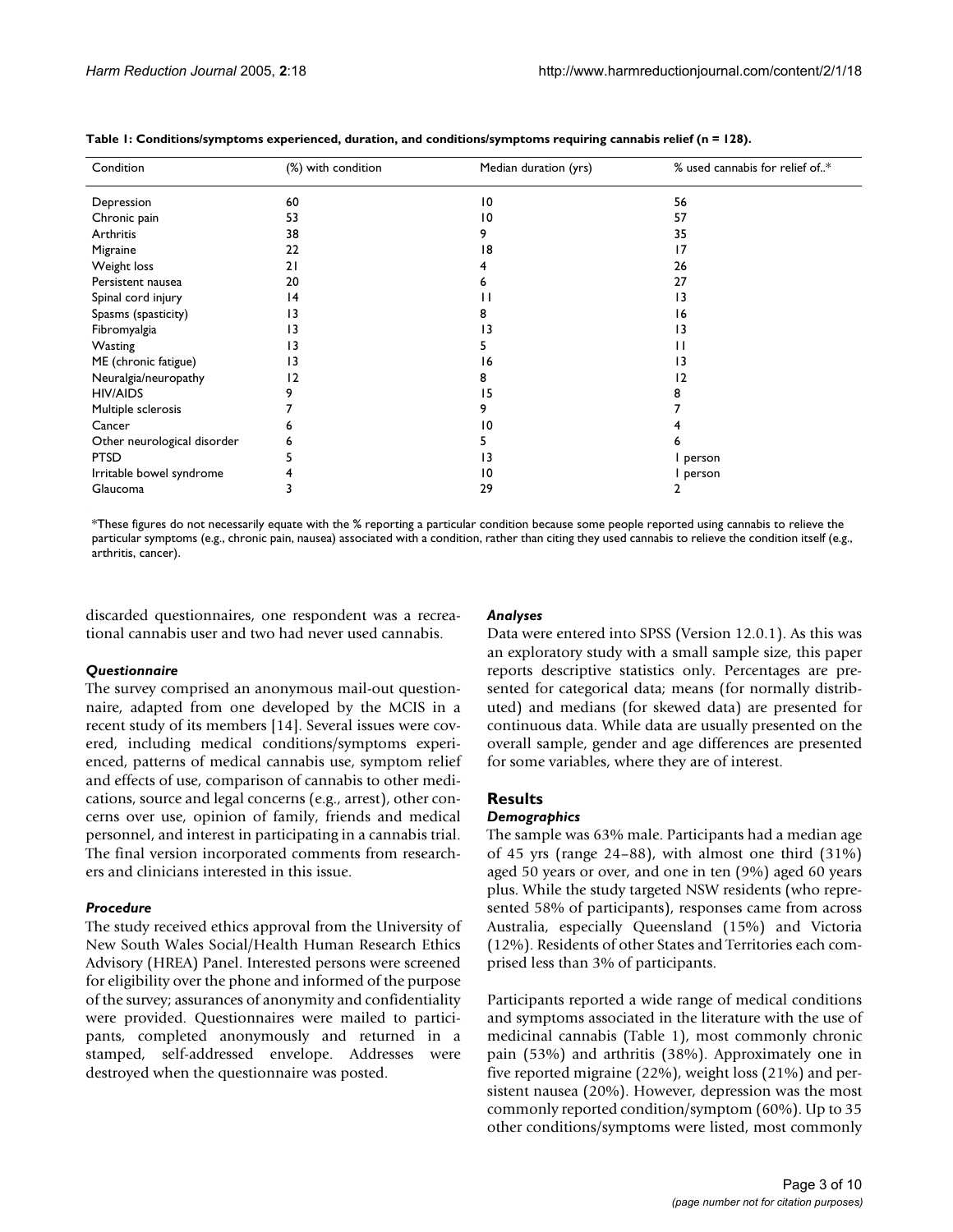|                                        | Total<br>$(\%)$ | Male<br>$(\%)$  | Female<br>$(\%)$ |
|----------------------------------------|-----------------|-----------------|------------------|
| Current use                            | 85              | 86              | 83               |
| Length of use                          |                 |                 |                  |
| <1 year                                | $\overline{2}$  | 9               | 17               |
| $I-5$ yrs                              | 27              | 23              | 35               |
| $6 - 10$ yrs                           | 20              | 26              | 10               |
| $11 - 15$ yrs                          | 9               | 10              | 8                |
| $16-20$ yrs                            | 10              | 10              | 10               |
| $>20$ yrs                              | 21              | 23              | 19               |
| Frequency of use $(n = 126)$           |                 |                 |                  |
| several times a day                    | 39              | 45              | 29               |
| 6–7 days/wk                            | 24              | 19              | 31               |
| I-5 days/wk                            | 4               | $\overline{14}$ | 13               |
| less than weekly                       | $\overline{2}$  | 3               | 2                |
| very seldom                            | $\overline{2}$  | I               | $\mathcal{P}$    |
| as required                            | 20              | 18              | 23               |
| Method(s) of use $(n = 127)$           |                 |                 |                  |
| eaten as cooked recipe                 | 49              | 48              | 50               |
| drunk as tea                           | 7               | 8               | 6                |
| smoked as cigarette (joint)            | 65              | 58              | 77               |
| smoked as dry pipe (chillum)           | 24              | 28              | 19               |
| smoked as water pipe (bong)            | 54              | 58              | 46               |
| vaporiser                              | 8               | П               | 2                |
| eaten as leaf/flower matter            | 3               | 4               | 2                |
| Most helpful method of use $(n = 126)$ |                 |                 |                  |
| eaten as cooked recipe                 | 16              | 15              | 17               |
| drunk as tea                           | 2               | 3               | 2                |
| smoked as cigarette (joint)            | 31              | 26              | 40               |
| smoked as dry pipe (chillum)           | 10              | 13              | 4                |
| smoked as water pipe (bong)            | 33              | 36              | 29               |
| vaporiser                              | 2               | 3               | 2                |
| other                                  | 6               | 5               | 6                |

**Table 2: Patterns of medical cannabis use (n = 128 unless specified)**

post traumatic stress disorder (PTSD) (5%) and irritable bowel syndrome (4%). It is important to note that we did not ask participants to distinguish between primary symptoms/conditions for which they sought treatment (e.g., cancer) and conditions which may have been secondary to this (e.g., depression) or consequent to treatment (e.g., chronic nausea). Multiple conditions (mean = 3.7, SD = 2.1, range =  $1-10$ ), of lengthy duration, were the norm, with three quarters (84%) reporting more than one condition and two thirds (67%) at least three conditions. Congruent with this picture, cannabis was used to relieve multiple symptoms (median =  $3$ , range =  $1-12$ ), especially chronic pain (57%), depression (56%), arthritis (35%), persistent nausea (27%) and weight loss (26%).

### *Patterns of medical cannabis use*

Participants had first tried cannabis for medical purposes at a median age of 31 years (range  $= 14-77$ ). More than one quarter (29%) had discovered its therapeutic benefits as a spin-off from recreational use; others had tried it following concerns about the side-effects of their medications (14%), or a belief their medications or treatment were ineffective (13%), or had acted on the recommendation of a medical practitioner (10%) or friend (10%).

Table 2 presents data on patterns of medical use. Most (85%) were currently using cannabis therapeutically, even if sporadically. For those who had stopped, the main reasons were: their inability to obtain a regular supply (9/19 people), its illegality  $(7/19)$ , cost  $(7/19)$  and disliking the side effects or route of use (each 3/19). Of those using intermittently, many reported their use would be more regular if it were more readily availability and cheaper.

Medical use was typically long-term and regular. Use of less than one year was uncommon (12%), with more than half (61%) having used it for at least six years; one in five reported very long-term use (more than 20 years). Most used at least weekly (75%), and more than half (59%) used almost daily or daily. Approximately one in five (22%) specified they used it "as required" for their condition (e.g., when pain was severe). Women tended to report shorter term use than men (52% vs. 31% citing use of 5 years or less).

It was most common for participants' medical use to be stable (22%) or largely unchanged since they started (17%), although it was most common for the amount used to vary according to their condition (35%). About one in ten indicated some increase in dose had been required (12%), while few reported a decrease (5%). Women tended to report more variable (44% vs. 29% of men) or short term use (15% vs. 6% of men); men tended to report an increase in the amount needed (17% vs. 4% of women).

In addition to medical use, three quarters (80%) of participants had used cannabis recreationally. Recreational use was less common among older participants (75% and 97% of recreational users were aged less than 50 years and 65 years, respectively). For almost half (46%), use in the past year had been solely medicinal, but the remainder reported recent recreational use – 29% in the past week, 19% in the past month and a further 6% in the past year.

#### *Route of use*

While most people had tried multiple routes for relief, overall smoking was the route most commonly reported (91%). Approximately half the sample (49%) also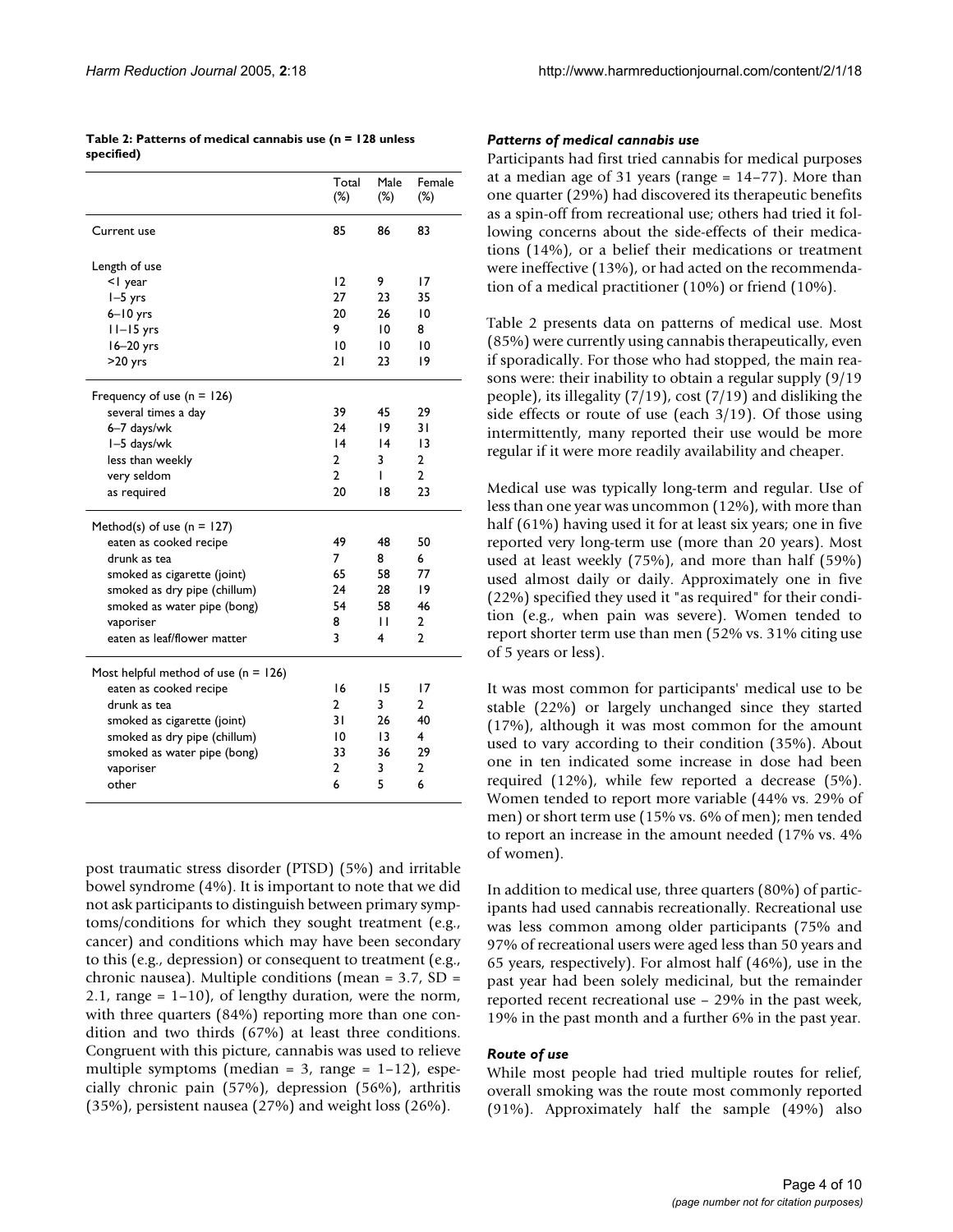smoked tobacco, and two thirds (64.1%) mixed their cannabis with tobacco.

Eating cannabis in cooked recipes was also very prevalent (49%). While vaporisers are not readily available in Australia, 8% had used them. In addition, four people had used tinctures and one used it topically in the bath or as a cream for a skin condition. Overall, smoking was also considered to be the most *helpful* route of use for symptom relief (74%), although concerns about this route of use were widespread. Consistent with Australian research on preferred route of use and age [15], older users (aged 50 years +) typically found joints the most helpful method of use (41% vs. 26% of younger users), while younger users preferred the use of waterpipes (43% vs. 13% of older users).

When asked to comment on the good and bad points of different methods of ingestion the most consistent response was that smoking of any form, particularly with tobacco, was detrimental to respiratory function (and health). This was of particular concern to non-smokers, some of whom did not know how to cook cannabis recipes. Despite attracting the bulk of negative comments, its popularity seemed to lie with its instant effect, its ease of titration and cost-effectiveness compared to the oral route. It seemed to "do the job". Eating was seen to be a much healthier option – it was "safer", tasty when cooked in a recipe, less obvious than smoking and could be done virtually anywhere. Some people liked its slow onset and long-lasting effects, but others claimed difficulties with titration and slow onset made it expensive and ineffective for rapid symptom relief.

## *Effects of cannabis use*

When asked to rate the overall effects of cannabis on a Likert scale ranging from "I feel a lot worse" to "gives me great relief", cannabis was perceived to provide "great relief" (86%) or a little relief (14%). No one believed it had been detrimental to their condition or symptoms.

Positive ratings were ("great" or "good" relief) were also typical for its ability to relieve specific symptoms (Table [3\)](#page-4-0). In addition, several other symptoms were noted, primarily insomnia (13% used for insomnia; of these 82% derived "great" relief).

Approximately three quarters of participants (71%) claimed to have experienced a return of their symptoms or condition on stopping cannabis, especially: pain (53% of those who claimed a return of symptoms), depression or anxiety (30%), insomnia (11%), spasm (10%) and nausea/vomiting or lack of appetite (9%).

#### <span id="page-4-0"></span>**Table 3: Symptom relief (n = 128)**

| Symptom relief required*    | Total          | Male           | Female |
|-----------------------------|----------------|----------------|--------|
|                             | $(\%)$         | $(\%)$         | $(\%)$ |
| Nausea relief               | 48             | 56             | 44     |
| Of these, received:         |                |                |        |
| great relief                | 53             | 51             | 62     |
| good relief                 | 44             | 46             | 35     |
| no effect                   | 3              | 3              | 4      |
|                             |                |                |        |
| Pain relief                 | 83             | 83             | 83     |
| Of these, received:         |                |                |        |
| great relief                | 55             | 49             | 65     |
| good relief                 | 45             | 52             | 35     |
| no effect                   | 0              | 0              | 0      |
| Ability to cope emotionally | 66             | 70             | 60     |
| Of these, received:         |                |                |        |
| great relief                | 45             | 40             | 54     |
| good relief                 | 54             | 58             | 46     |
| no effect                   | ı              | $\overline{2}$ | 0      |
| Appetite stimulant          | 51             | 55             | 44     |
| Of these, received:         |                |                |        |
| great relief                | 52             | 55             | 48     |
| good relief                 | 46             | 46             | 48     |
| no effect                   | $\overline{2}$ | 0              | 5      |
| Decrease in spasms/tremor   | 39             | 36             | 44     |
| Of these, received:         |                |                |        |
| great relief                | 43             | 43             | 43     |
| good relief                 | 55             | 54             | 57     |
| no effect                   | $\mathbf{2}$   | 4              | 0      |
| Relief through relaxation   | 83             | 88             | 75     |
| Of these, received:         |                |                |        |
| great relief                | 72             | 69             | 78     |
| good relief                 | 28             | 31             | 22     |
| no effect                   | 0              | 0              | 0      |
|                             |                |                |        |

\* No-one reported their condition was made worse

Only one in ten (11%) participants reported symptoms they believed were unrelated to their medical condition upon stopping cannabis, citing symptoms congruent with cannabis withdrawal such as anxiety or mood disturbance (including paranoia), insomnia, loss of appetite, restlessness and vivid dreams.

#### *Comparison with other medicines*

Almost two thirds (62%) of respondents claimed that they decreased or discontinued their use of other medicines when they started using cannabis medicinally. This was more common in males (65% vs. 58% of females) and older participants (aged 50 years +) (70% vs. 59% among younger participants). For some people this was a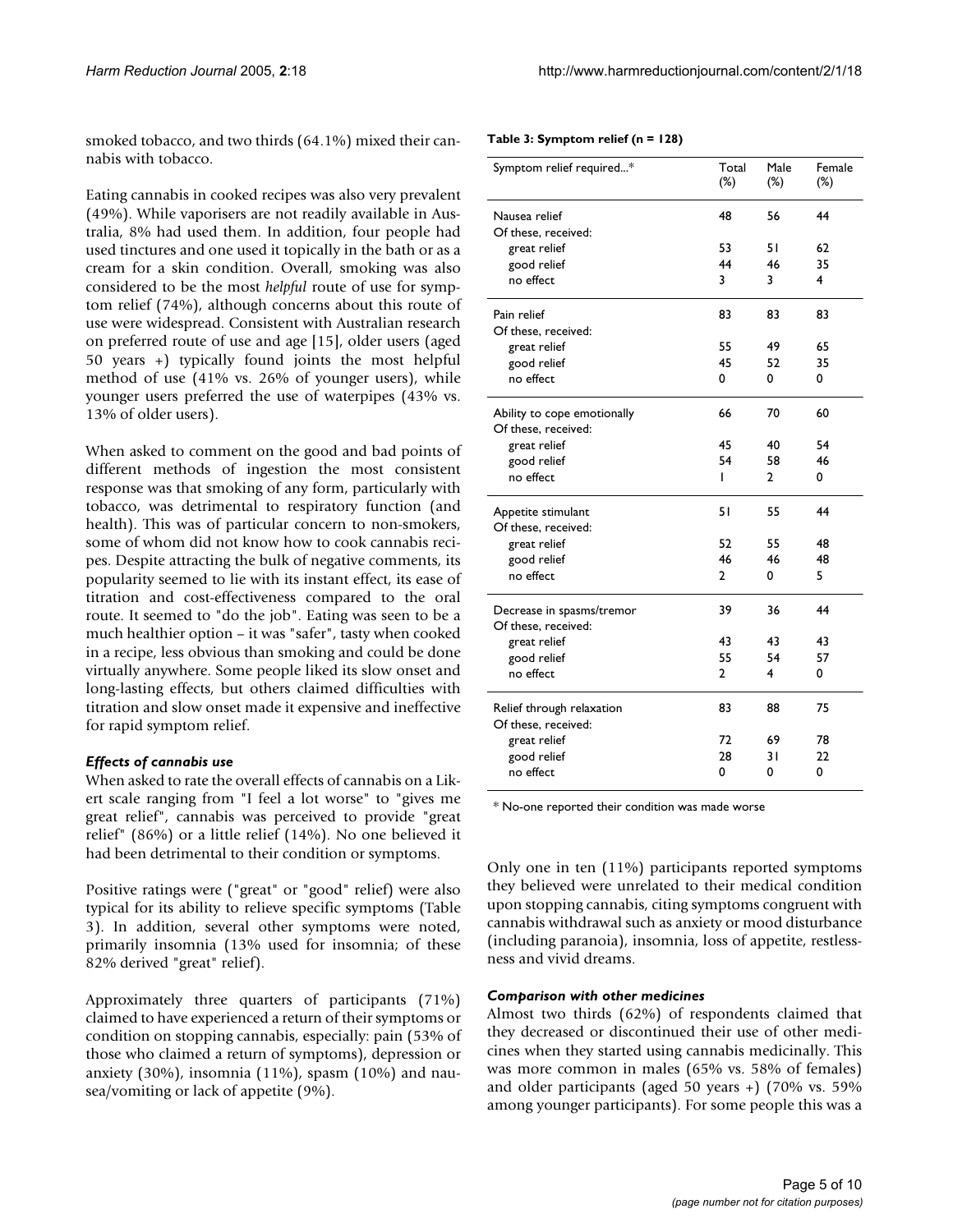| Table 4: Comparison of cannabis with other medications (n = 128 unless specified). |  |  |
|------------------------------------------------------------------------------------|--|--|
|------------------------------------------------------------------------------------|--|--|

|                                                                             | Total | Male         | Female          |
|-----------------------------------------------------------------------------|-------|--------------|-----------------|
| Decreased or discontinued use of other medicines ( $n = 117$ <sup>*</sup> ) | 62%   | 65           | 58              |
| Comparison of undesirable effects ( $n = 125$ )                             |       |              |                 |
| Cannabis produced much worse effects than other medicines                   |       | 0            | 2               |
| Cannabis produced somewhat worse effects                                    | 2     | 4            | 0               |
| Undesired effects about the same                                            | 8     | 8            | 9               |
| Other meds produced somewhat worse effects than cannabis                    | 16    | 4            | $\overline{19}$ |
| Other medicines produced much worse effects than cannabis                   | 41    | 40           | 43              |
| I have no undesirable effects from cannabis                                 | 31    | 33           | 28              |
| Other medicines work differently                                            |       |              | 0               |
| Comparison of relief provided ( $n = 118$ <sup>*</sup> )                    |       |              |                 |
| Other medicines work much better than cannabis                              | 3     | 0            | 7               |
| Other medicines work a bit better than cannabis                             | 3     | 4            | O               |
| Other medicines work about the same as cannabis                             | 9     | 8            | 9               |
| Cannabis works a bit better than other medicines                            | 13    | $\mathbf{H}$ | 15              |
| Cannabis works much better than others medication                           | 54    | 58           | 48              |
| Only cannabis gives me relief from my condition                             | 15    | 15           | 15              |
| Other medicines work differently                                            | 2     | 0            | 4               |
| Can't distinguish $-$ use them together                                     |       |              | 2               |
| Use cannabis to relieve side effects of other medicines                     |       |              | 0               |

\*Some people did not use other medications concurrently

substantial change, representing a shift away from chronic, high-dose medication use.

Perhaps not surprisingly, cannabis was typically perceived as superior to other medications in terms of undesirable effects, and the extent of relief provided (Table 4). Thus, cannabis was rated to produce equivalent (8%) or worse side effects (3%) by a minority of therapeutic users. It was considered to work "a bit" or "much better" than other medicines, or to be the only source of relief, by more than three quarters (82%). Two participants made the interesting comment that cannabis worked *differently* to other medicines, so could not be directly compared.

Despite the very positive response to the use of cannabis, nearly one half (41%; 36% of men and 50% of women) found it did not help certain conditions/symptoms. Almost one third (29%) said cannabis was less effective for certain types of pain, or extreme pain, with a further 12% specifying migraine or headache pain. Nearly one in ten (8%) reported no effect on depression or anxiety. More than one in ten (14%) specified that while cannabis could ease their symptoms and enabled them to cope, they realised that it could not cure their underlying condition. Younger participants were more likely than older participants to claim a condition not helped by cannabis (45% vs. 32% of those aged 50 years +).

#### *Supply issues*

Participants obtained medical cannabis from multiple sources (median = 1, range =  $1-6$ ; 44% had two or more sources), especially friends or family (58%) and dealers (42%). A substantial proportion grew their own (38%) while few (6%) obtained it from a compassion club or cooperative. Among those who purchased cannabis, the median weekly outlay was  $$50$  (range =  $$1-\$500$ , n = 95).

When asked to comment on the variability of the cannabis they used, those who could obtain a consistent supply of high quality cannabis that suited their needs were in the minority. Typically, participants noticed variability along a number of lines, such as potency, effectiveness, intoxication and side-effects, which made titration difficult. While some noted the importance of factors such as the part of the plant used (e.g., leaf versus head/buds), strain (e.g., *sativa* versus *indica*), soil and climate, the overwhelming responses focussed on hydroponic versus soil-grown cannabis ("bush bud" or home grown cannabis), and home grown cannabis versus purchased cannabis.

Hydroponic cannabis was almost universally unpopular and was avoided where possible – despite its greater potency, it was also considered shorter acting, produced greater tolerance and worse side-effects than other cannabis. By comparison, soil-grown cannabis was perceived to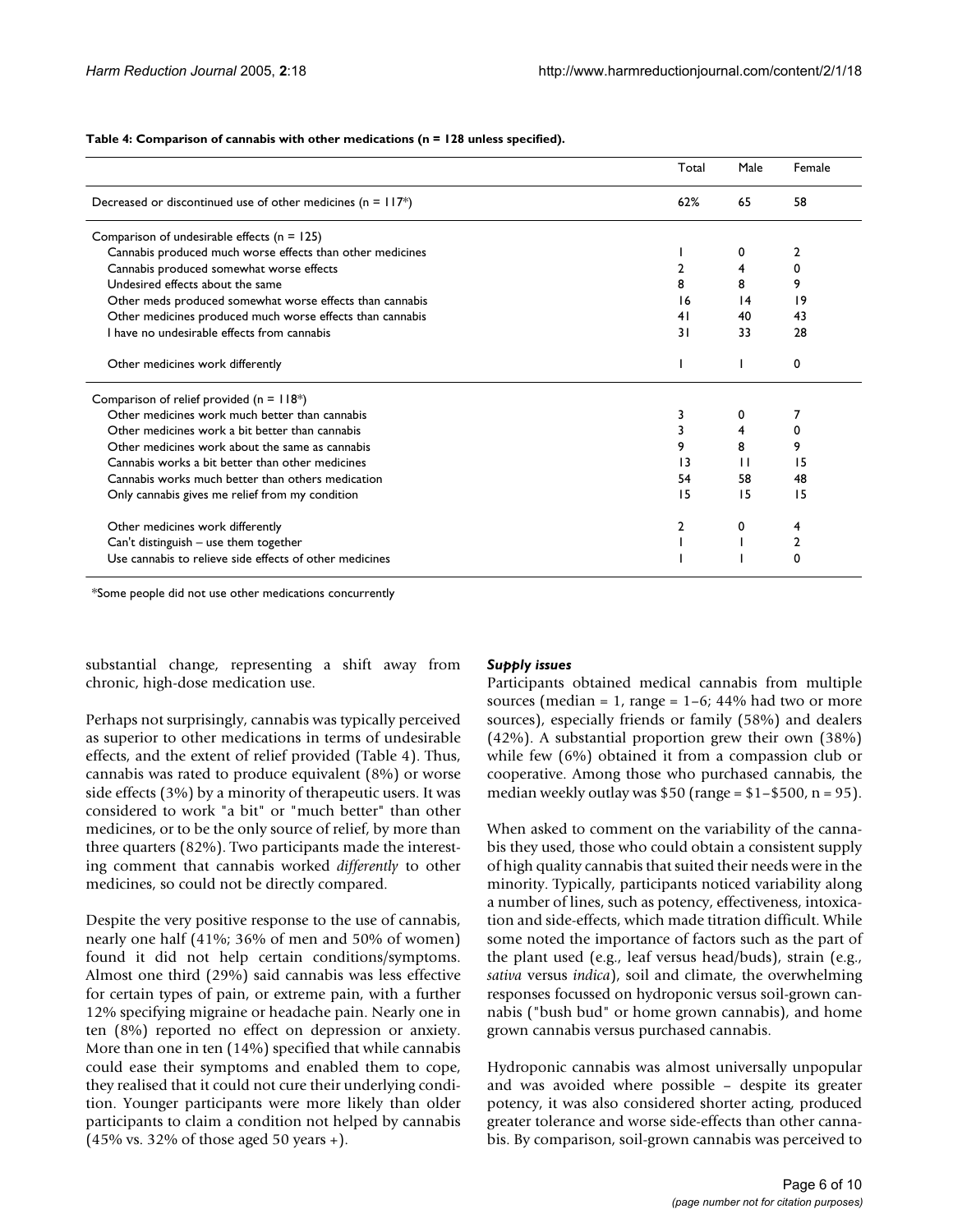be less unpleasantly potent, natural ("organic"), less chemically treated, and with fewer side-effects. However, it was also perceived as harder to get. Home grown cannabis was seen as the best method of obtaining a consistent, safe supply of medicinal quality. A common response was that purchased cannabis was not to be trusted, and that unscrupulous growers who were more concerned with yield and greed compromised the quality of their crop with chemicals such as growth hormone and pesticides.

## *Concerns*

A minority (13%) had no concerns over their medical cannabis use. Concerns over potential health effects (32%) or the risk of dependence (21%) were overshadowed by those relating to its illegal status (76%), the fear of being arrested (60%) and cost (51%). Indeed, one quarter (27%) claimed to have been arrested, cautioned or convicted in relation to their medical cannabis use, with this outcome more commonly reported by men (31% vs. 19% of women) and younger users (30% vs. 16% of users aged 50 years +). Other concerns mentioned (15%) were: the stigma of using, issues around parenting, pregnancy and relationships, availability, quality and difficulties in dose adjustment.

## *Support from others and interest in clinical trial*

Most participants had a regular doctor (90%) and about a half had a regular specialist (55%). Virtually all (90%) had informed a clinician of their therapeutic use, typically reporting a supportive response from GPs (75% of those told), specialists (74%) and nurses (81%). Family and friends were largely considered supportive of the participant's use (71%).

Not surprisingly, there was widespread support for Government provision of cannabis to patients in a variety of circumstances. At least three quarters supported the supply of cannabis to any patient who was permitted to use it by being registered under a Government scheme (82%); more specifically, those patients who: could not afford to buy it on a regular basis (82%), could only purchase it on the black market (81%), couldn't ensure a consistent supply (75%), or were worried about quality control issues (77%). More than half endorsed the supply of patients who did not know anyone capable of growing it (72%), were concerned about hydroponically grown cannabis (72%), or who needed a supply quickly (66%).

Although not all participants were NSW residents, there was almost universal interest (89%) in participating in a clinical trial, in which a controlled supply of cannabis was grown and provided to registered medical cannabis users. There was also strong, although lesser, interest in trying alternative delivery methods such as a spray or tablet  $(79%)$ .

While for some people, the availability of any cannabisderived product that worked was their prime concern, alternative delivery methods were considered attractive as they obviated the necessity to smoke, removed concern about engaging in illegal behaviour and having to access the black market, and were more portable and acceptable than smoking. The main caveats on an alternative were that it was easy to titrate, quick, efficient, reliable and natural or safe – sprays and vaporisers were mentioned specifically by some as preferable to pills in this regard. A clear theme was the desire to keep the holistic, natural properties of cannabis rather than produce a chemical/ synthetic drug with numerous binding and carrying agents. Nevertheless, there was recognition that different medical conditions may require different approaches, such as different active agents (e.g., THC versus other cannabinoids), strains or methods (e.g., slow release pill versus fast-acting spray).

The main reason for not supporting alternatives appeared to be that using the whole plant in its natural state was perceived to be the best method. In addition, for some the ritual of cannabis use was perceived as part of its medicinal benefit. There was also concern at political interference and its potential for exploitation and corruption in a trial.

## **Discussion**

This exploratory study examined the patterns of medicinal cannabis use among a sample of 128 Australian adults who responded to media stories about this issue. Firstly, we need to acknowledge its limitations. As we do not know how many Australians use cannabis medicinally or their characteristics, we relied on the recruitment of volunteers through purposive sampling. Instead of targeting a particular group we used media stories disseminated widely on the radio, television and in newspapers to attract a cross-section of people. Thus, these results may not be representative of the experiences of all medicinal users, and may be affected by selection bias by excluding those who did not have access to these media, who did not wish to or could not contact us or did not return the questionnaire. We also attracted participants whose experiences with medical cannabis were typically positive, so they have little to tell us about people who have not found cannabis helpful or pleasant therapeutically. However, they still provide important information on these people's experiences, and raise important issues regarding the use of black market supplies of the cannabis plant and the development of cannabis-based pharmaceuticals. As the questionnaire was self-completed, there was potential for misunderstanding of the questions. However, the wording was straightforward, contact details were provided in the event of misunderstanding, and the results were remarkably consistent across participants, which encour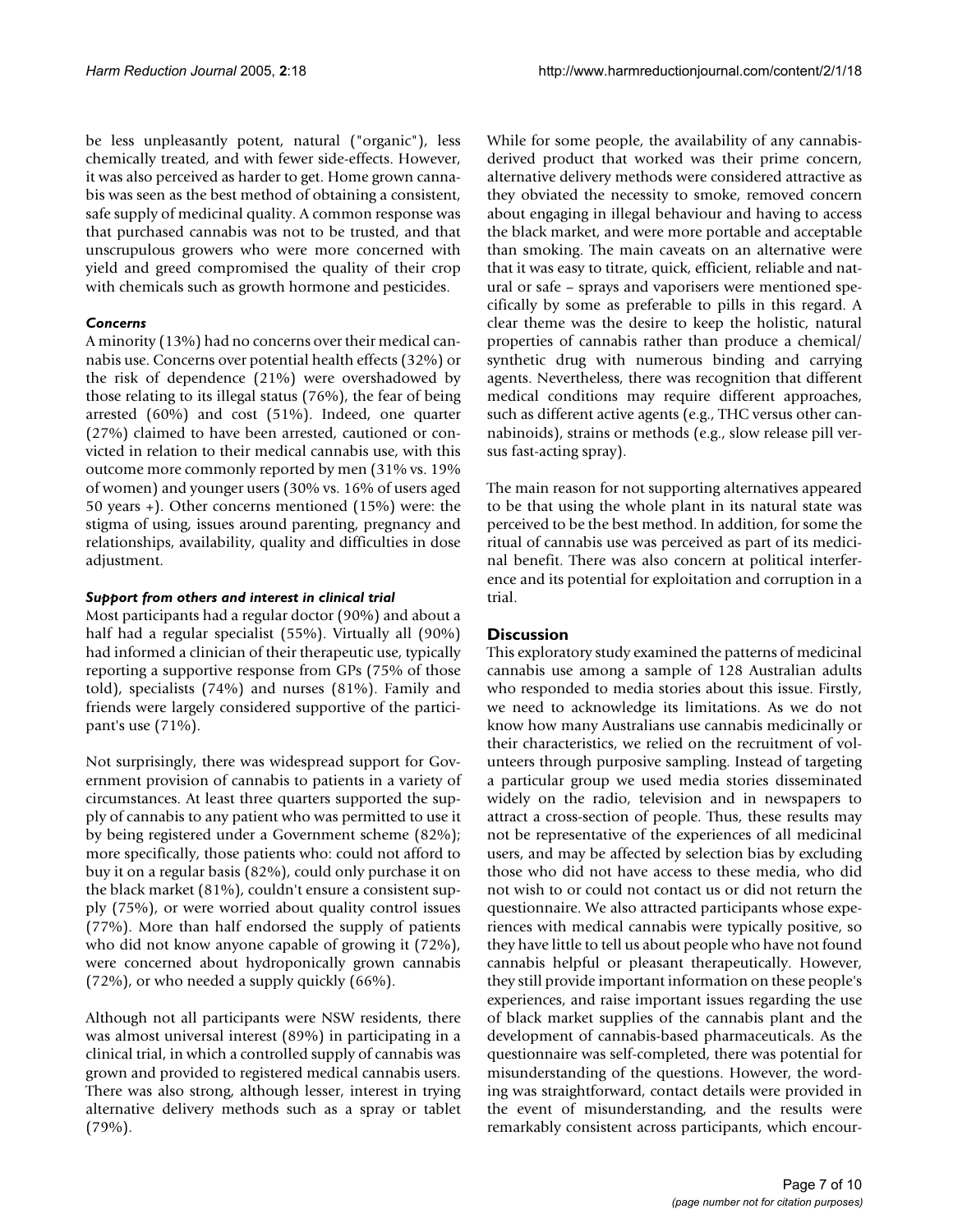ages us that the questions were understood. Despite being anonymous, several participants provided us with contact details in case further information was needed, and wrote additional comments about their experiences and attitudes. In addition, many of the findings are remarkably consistent with the findings of other local and international studies, as indicated below.

People in this study reported regular, ongoing medical use over quite long periods – with 61% using for more than five years and 20% reporting very long-term use of more than 20 years. However, as Ware and colleagues noted in their study of almost 1000 medical users [10], this was a group of chronically ill people with multiple long-standing conditions. The perceived need for alternative or additional symptom relief may reflect the fact that we recruited a sample of particularly entrenched medicinal cannabis users who were dissatisfied with conventional treatments, that medicinal cannabis use is more likely to considered an option by people who find conventional treatments and medications unsatisfactory, or that many had been exposed to its perceived medical benefits quite early due to their recreational use. Larger studies addressing a broad cross-section of users may better answer this question.

Consistent with the literature on the conditions for which cannabis has been indicated, chronic pain, arthritis, persistent nausea and weight loss were among the most common conditions for which cannabis relief was sought. However, depression was the most common condition: more than half (56%) used cannabis to relieve depression, and two thirds (66%) used it to cope emotionally, universally obtaining great or good relief. Other studies have also reported cannabis use for the relief of depression, although not at this level [8-10,14]. The relationship between depression and cannabis use is controversial, with recent literature indicating that cannabis use may be implicated in depression and suicidal thoughts and behaviours This would suggest that regular medicinal use may be contraindicated by *placing* people at risk of depression or self-harm. However, we do not know the type or aetiology of the depression cited by our participants. Many may have experienced depression and stress associated with their physical condition, which may have been alleviated along with any physical relief. The risk may also be greatest among heavy, younger users and those who may already be vulnerable to mental ill health due to their life circumstances [16-18]. Medical cannabis use patterns may not typically be regular enough to pose a great risk. Regardless, it is important that people considering the use of medical cannabis are aware of the risks of use [19]. A recent paper [20] has suggested that THC and cannabidiol, two major components of cannabis, may help alleviate bipolar disorder, recommending a pharmaceutical

product would be a safer option than crude cannabis, in which the balance of components is variable.

Consistent with local and international research on people with a variety of medical conditions [8-12,14], most participants claimed moderate to substantial benefits from cannabis, both in terms of their overall condition and management of individual symptoms. It was typically considered more effective and less aversive than other medications in managing their condition(s), the symptoms of which commonly re-emerged upon stopping (71%). While their use was often complementary to other medications and treatment, 62% had decreased or discontinued use of other medications when they commenced medicinal cannabis use. Nevertheless, cannabis was not a panacea – it did not help all conditions, particularly certain types of pain, and there was recognition that while it substantially improved quality of life it was not a cure. This is not necessarily surprising, as overall well-being and specific symptoms have multiple causes and can be affected by several factors, and is borne out by recent controlled clinical trials, for example, on chronic pain [21].

As others have reported (e.g., [8-10] we also found that in addition to medical use, recreational use was common: most (80%) had used cannabis recreationally, with about one half (54%) of these reporting some recent use. Indeed, 29% had discovered its therapeutic potential through their recreational use. One participant raised the issue that part of the therapeutic effect for them was the ritual of use and the "high" experienced [6]. This demonstrates the difficulty of precisely identifying the therapeutic component when people are using the natural plant matter, and will continue to present a challenge for the development of cannabis pharmaceuticals. While some people may find the illegality, route of use and psychoactive effects of natural cannabis undesirable and prefer a manufactured pharmaceutical product, several in this survey claimed to prefer the holistic delivery of all the compounds present when using the natural plant. We need to know more about the effect of the different active chemicals on medical conditions and how their therapeutic potential is mediated by the context of use.

Nonetheless, this was not simply a sample of recreational users, especially as we attracted many older users who used exclusively for medical reasons (75% of those aged 50 years+). They did not fit the recreational user stereotype, were willing to take the risk of using an illicit drug, exposure to the illicit drug market and the possibility of arrest to gain symptom relief. Indeed, the most common concern over medicinal use was its illegality, fear of arrest and cost (all >50%). One quarter (27%) of participants had experienced legal ramifications due to their use. Several people commented that they had no alternative than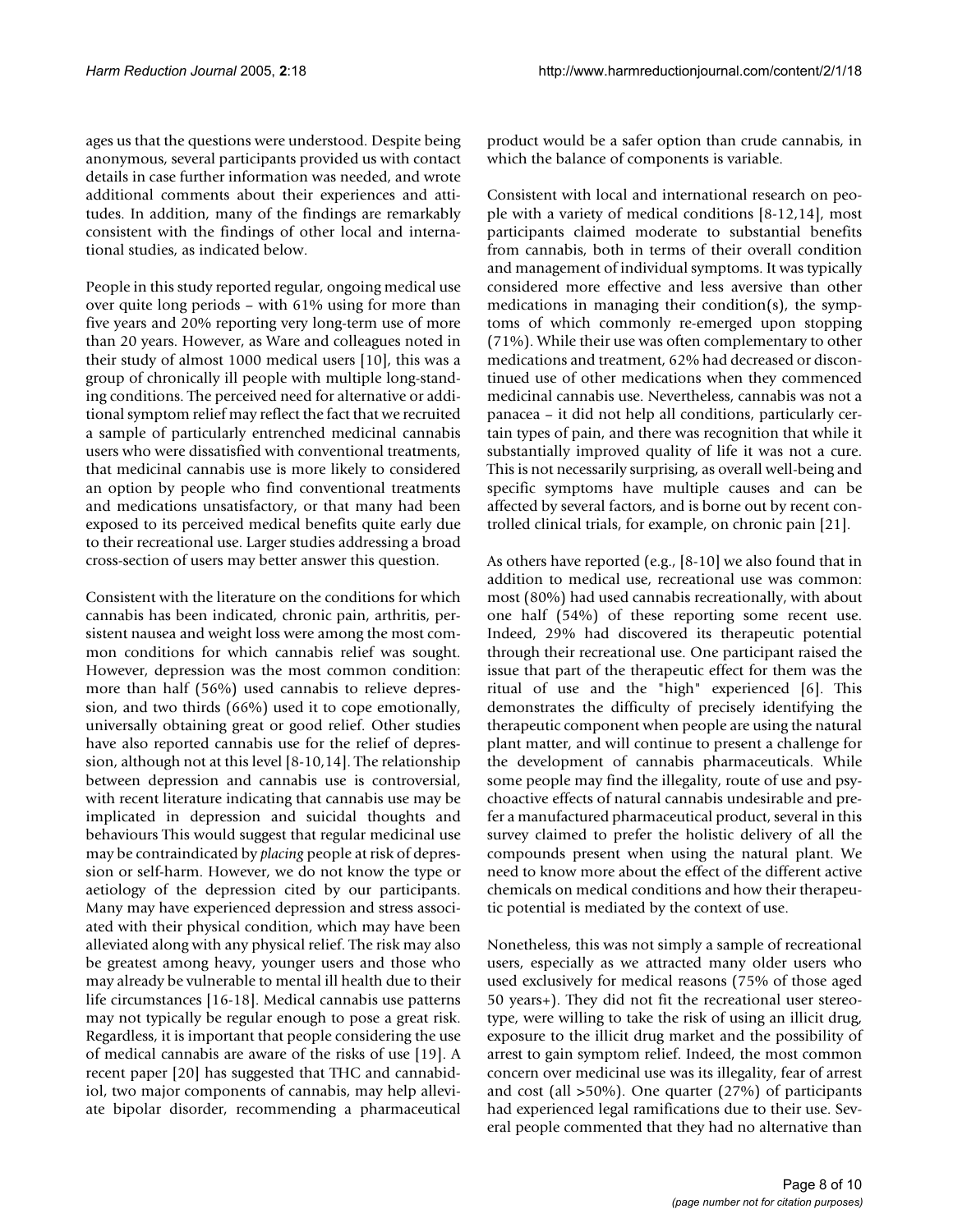using an illegal drug, claiming that other medicines with negative and toxic effects (e.g., opiates) were legally prescribed, and that if nothing else worked for them they had the right to access cannabis without fear or stigma. Several made pleas for medical cannabis use to be treated as a medical, rather than a legal, issue, as their health and quality of life were at stake.

Smoking was the most common method of use; in addition, many were tobacco smokers or mixed cannabis with tobacco. Given the similarities between cannabis and tobacco smoke this is of particular concern for people who are ill, especially those with compromised immune systems. Despite acknowledgement of the risks of smoking and concerns expressed over its effects, it was considered the most helpful route of use. While eating was perceived as much healthier, until satisfactory solutions are achieved on titration and dosing issues, smoking will no doubt continue to be a popular method of obtaining relief.

Cannabis dependence was a concern for one in five participants (21%). This study provided indirect evidence that participants were unlikely to experience withdrawal symptoms on ceasing medical use, but this was only a crude measure. While the risk of dependence is probably low when used medicinally, this risk needs to be weighed up with the other concerns of the patient – for example, it may be low on the list of concerns for those with terminal illness [19].

Finally, participants reported that family and friends were likely to know about and support their medical cannabis use. These data also indicate that the medical profession is encountering, and frequently supporting, patients who use cannabis for symptom relief. Given their central role in the management of illness, it is important that clinicians are educated about the effects of cannabis, in order to assist patients in making informed decisions about their treatment. There was also clearly great interest among participants in a clinical trial and scope to investigate methods of delivery that avoid the health concerns associated with smoking cannabis, keeping in mind that some participants were reluctant to use a pharmaceutical product. In addition to distrust of unscrupulous participants in the black market, some were also distrustful of Government's motives and role in therapeutic research. It is therefore vital that any clinical trials are conducted in a rigorous, independent manner.

## **Conclusion**

Overall, these findings are consistent with those of other surveys, in revealing the perceived effectiveness of cannabis for the relief of symptoms associated with several medical conditions. While a small study, it has several implications. Firstly, people are risking the use of an illicit drug for its perceived therapeutic effects, and in some cases being arrested. Secondly, they are informing their clinicians about their medical use and frequently receiving support, highlighting the importance of ensuring clinicians are informed about cannabis. Finally, in addition to strong public support, medical cannabis users show strong interest in clinical cannabis research, including the investigation of alternative delivery methods.

## **Competing interests**

The author(s) declare they have no competing interests.

## **Authors' contributions**

WS conceived the study, designed the methodology, adapted the questionnaire, cleaned and analysed the data and wrote the paper.

PG assisted in questionnaire adaptation, managed data collection, entered the data, assisted with preliminary data analyses and commented on the manuscript.

PD assisted in questionnaire adaptation, recruited participants and commented on the manuscript.

All authors read and approved the final manuscript.

## **Acknowledgements**

Thanks to all the participants for sharing their experiences and to: Andrew Kavisilas for permission to adapt his questionnaire and ongoing support; and Graham Irvine, Franjo Grotenhermen, Laurie Mather, Wayne Hall and Louisa Degenhardt for comments on the questionnaire.

#### **References**

- 1. Grotenhermen F, Russo E: **Cannabis and cannabinoids: Pharmacology, toxicology and therapeutic potential.** NY, Haworth Integrative Healing Press; 2002.
- 2. Joy JE, Watson SJ, Benson JAJ: **Marijuana and medicine:Assessing the science base.** Washington, DC, National Academy Press; 1999.
- 3. House of Lords Select Committee on Science and Technology: **Cannabis: The scientific and medical evidence.** London, The Stationery Office; 1998.
- 4. New South Wales Parliament. Working Party on the Use of cannabis for Medical Purposes: **Report of the Working Party on the use of cannabis for medical purposes.** Sydney, New South Wales Parliament. Working Party on the Use of cannabis for Medical Purposes; 2000:42.
- 5. Australian Institute of Health and Welfare: **2004 National Drug Strategy Household Survey: First results.** Canberra, Australian Institute of Health and Welfare; 2005.
- 6. Coomber R, Oliver M, Morris C: **Using cannabis therapeutically in the UK: A qualitative analysis.** *Journal of Drug Issues* 2003, **33:**325.
- 7. Gieringer D: **Medical use of cannabis: Experience in California.** In *Cannabis and cannabinoids: Pharmacology, toxicology and therapeutic potential* Edited by: Grotenhermen F and Russo E. NY, Haworth Integrative Press; 2002:143-151.
- 8. Grotenhermen F, Schnelle M: **Survey on the medical use of cannabis and THC in Germany.** *Journal of Cannabis Therapeutics* 2003, **3:**17-40.
- 9. Ogborne AC, Smart RG, Weber T, Birchmore-Timney C: **[Who is](http://www.ncbi.nlm.nih.gov/entrez/query.fcgi?cmd=Retrieve&db=PubMed&dopt=Abstract&list_uids=11210205) [using cannabis as a medicine and why: An exploratory study.](http://www.ncbi.nlm.nih.gov/entrez/query.fcgi?cmd=Retrieve&db=PubMed&dopt=Abstract&list_uids=11210205)** *Journal of Psychoactive Drugs* 2000, **32:**435-443.